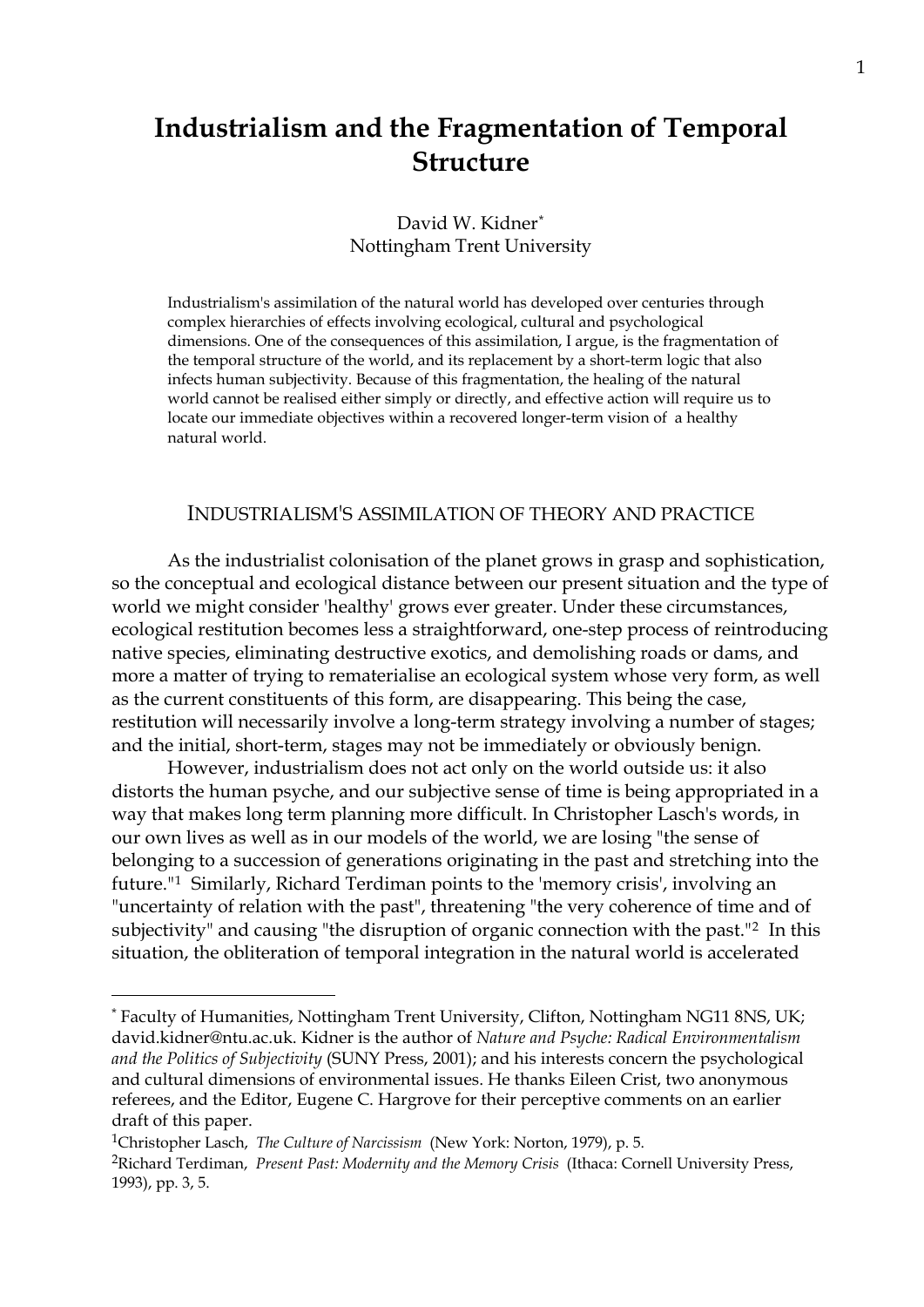and concealed from us by our own progressive loss of temporal awareness, in a vicious cycle of destruction that Anthony Weston has referred to as 'self-validating reduction'.[3](#page-1-0) A related notion is captured in Peter Kahn's concept of 'environmental generational amnesia': lacking any more fundamental notion of ecological health, each new generation takes the world as it finds it as 'normal' or 'healthy', and responds critically only to further degradation.[4](#page-1-1)

 This is a moral as well as an ecological and psychological issue. If life has to do with continuity and integration, and if the defence of life is an ultimate good, then the integration of past, present, and future becomes a moral priority; and equally, their disintegration constitutes a moral collapse. While ecology has emphasised the integration of life in the present, it has been less comfortable in modelling temporal integration; and the central claim of this paper is that our diminishing awareness of temporal structure as an essential ingredient of ecological health is hampering the effectiveness of the environmental movement. This suggests the need for a distinction between long- and short-term aims, incorporated within a vision of a healthy, temporally integrated, world. Short-term ethics, on the one hand, involves what is possible within existing political, ecological, and ideological realities; whereas longterm ethics envisions different realities, so that objectives which may be quite unrealistic in the short-term become reasonable in the long-term. I will illustrate these points with reference to the debate over wilderness preservation.

## THE DISSOCIATION OF THE PAST

 Our vision is inevitably restricted by the anthropocentric realities of our era; and the natural order, rather than being the transcendent context of human thought and action, has come to be viewed as dependent on human thought and action. Kate Soper, for example, argues that ". . . the human impact on the environment has been so extensive that there is an important sense in which it is correct to speak of 'nature' as itself a cultural product or construction".[5](#page-1-2) This implies that nature is a presently existing state, rather than the evolutionary process which has made this state possible, along with many others not yet realised. While this process, together with the range of possible states it suggests, has indeed been reduced and impoverished by industrialism, views such as Soper's deny the temporal integration and continuity of the natural world, elevating a particular, and arguably pathological, historical situation into a taken-for-granted foundation of theory. To define 'nature' solely by reference to an impoverished present is rather like defining an individual as 'unemployed', 'anaemic', or 'asleep': just as we would protest that we are much more than any of these single conditions, so a more complete awareness of nature will include its history and future potentialities, together with the entire temporal ecology that relates them. A drawing-in of memory and imagination is occurring at the same time as the long-term effects of industrialisation are ever more effectively colonising the future, so that the

<span id="page-1-0"></span><sup>3</sup>Anthony Weston, "Self-validating reduction: Toward a theory of environmental devaluation". *Environmental Ethics* 18 (1996), 115 - 132.

<span id="page-1-1"></span><sup>4</sup>Peter Kahn, *The Human Relationship with Nature* (Cambridge, Mass.: MIT Press, 1999).

<span id="page-1-2"></span><sup>5</sup>Kate Soper, *What is Nature? Culture, Politics, and the Non-Human* (Oxford: Blackwell, 1995), p. 152.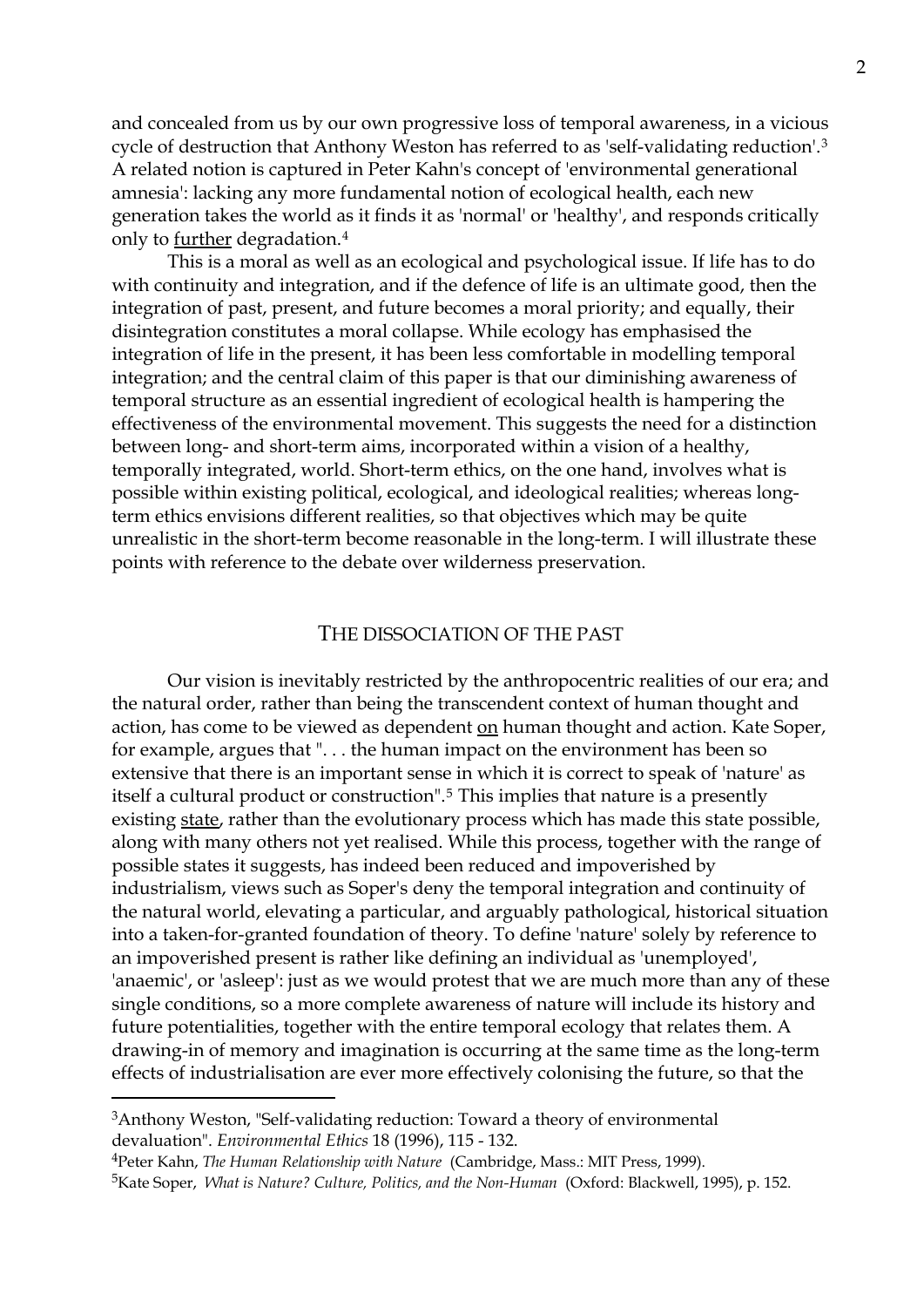gap between the temporal reach of theory and the extent of future time affected by industrialism is steadily growing. If theory complacently settles within a specific set of social and environmental conditions, it becomes incapable of recognising either the historical or ideological contexts from which these conditions arose, or the possible alternatives that might develop. Take, for example, Bruce Braun and Noel Castree's assertion that

 . . 'first nature' is replaced by an entirely different produced 'natural' landscape. The competitive and accumulative practices of capitalism bring all manner of natural environments and concrete labour processes upon them together in an abstract framework of market exchange which, literally, produces natures(s) anew.[6](#page-2-0)

 What is repressed here is the continuity between past and present, and the unfolding historical narrative of nature's replacement by the industrial order. A new, capitalist 'nature', supposedly, simply supersedes an outdated one; and the ideological character of this process is ignored. The very word 'past' has taken on the evaluative overtones of obsolescence and outdatedness, as if present structures not only need have no connection with past structures, but in fact should distance themselves from the past. According to Braun and Castree, capitalism has replaced ecology in our understanding of nature, since the latter "has offered only weak understandings of the nature and materiality of transformed environments."[7](#page-2-1) Such capitulations disguised as theoretical advances are only possible through the forgetting of our rootedness as one particular species within larger patterns of natural evolution, and the assimilation of the past and the future to an all-consuming industrialist present. As Alf Hornborg has noted, the consequence is a rejection of any moral demands that the past or the future might make on the present, dissolving

any distinction between the modern and the premodern as a modern fabrication. Gemeinschaft is now nothing but a fabrication of gesellschaft, and the ecologically sensitive native merely a projection of industrial society. The rather remarkable implication is that, in the course of the emergence of urban-industrial civilisation, no significant changes have been taking place in social relations, knowledge construction, or human-environmental relations. The closely knit kinship group, locally contextualised ecological knowledge, attachment to place, reciprocity, animism: all of it is suddenly dismissed as myth . . . there emerges the new but implicit message that we have always been capitalists.[8](#page-2-2)

 In the industrialist world, non-industrialised lifestyles and non-instrumental awareness of nature are relegated to a 'past' that is dissociated from the present; and wilderness areas become what Pierre Nora calls "sites of memory (lieux de mémoire)" rather than "real environments of memory (milieux de mémoire)".[9](#page-2-3) Nora argues that

<span id="page-2-0"></span><sup>6</sup>Bruce Braun and Noel Castree (eds.), *Remaking Reality: Nature at the Millennium* (London: Routledge, 1998), p. 9.

<span id="page-2-1"></span><sup>7</sup>Braun and Castree, *Remaking Reality*, p.13.

<span id="page-2-2"></span><sup>&</sup>lt;sup>8</sup>Alf Hornborg, "Ecological embeddedness and personhood: Have we always been capitalists?". In Ellen Messer and Michael Lambek (eds.), *Ecology and the Sacred: Engaging the Anthropology of Roy A. Rappaport* (Ann Arbor: University of Michigan Press, 2001), p. 90.

<span id="page-2-3"></span><sup>9</sup>Pierre Nora, "Between memory and history: les lieux de mémoire." *Representations* 26 (Spring 1989), 7 - 25.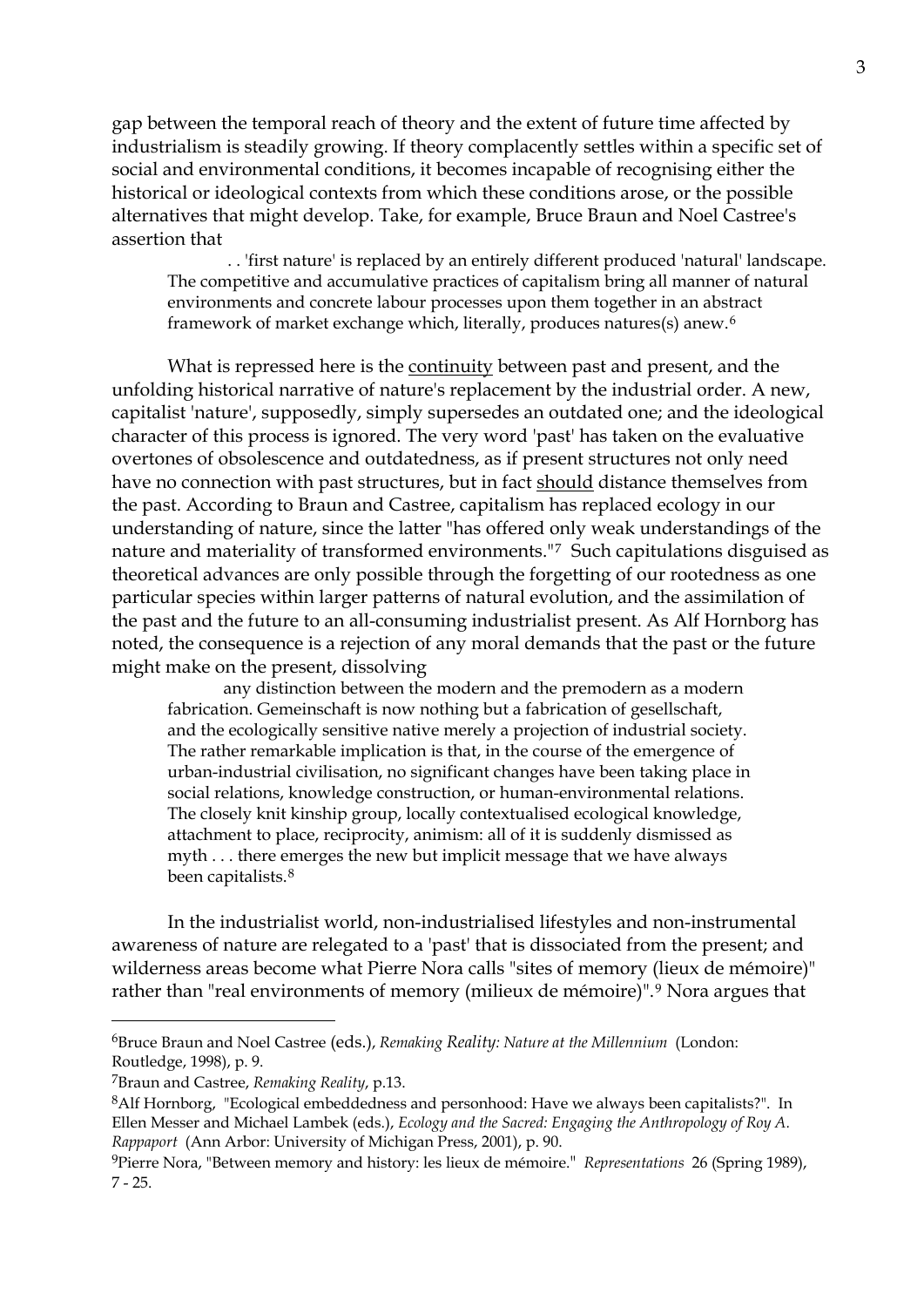such sites of memory are fundamentally remains, the terminal embodiments of "a memorial consciousness that has barely survived in a historical age that calls out for memory because it has abandoned it."[10](#page-3-0) In this vein, much contemporary social science treats the past in much the same way as a taxidermist treats a wild animal, converting it from a living influence to a "myth of an original union with nature … nostalgia for a better-then-present world, a looking backward to a place and time not spoiled or polluted or industrialised"[11](#page-3-1), the outcome of an "edenic narrative … of origins and purity"[12](#page-3-2).

 This stance can be traced to the Renaissance, when people "came to see the ancient past from a 'fixed historical distance' – just as artists came to see the physical world from a fixed distance."[13](#page-3-3) There is thus a parallel between the development of a spatial detachment from the world – a detachment that is the basis of 'objective' science – and the temporal detachment that makes the past irrelevant to current concerns. The metaphor is an industrialist one of obsolescence and replacement rather than an organic one of rootedness and growth. According to this logic, the past only exists as it is represented in the present. It may be represented as the same; or as alien, 'primitive', incomprehensible; or it may be assimilated into the present as tourist artefact, museum-piece, or raw material. Each of these representations serves the same purpose: to destroy the temporal structure of the natural order that integrates past, present, and future, and so make the industrialist assumptions of the present appear to be the only possible assumptions on which to base human life. Consequently, wilderness areas lose their moral and ecological relevance to our own lives, becoming merely relics of what used to exist, "no longer quite life, not yet death, like shells on the shore when the sea of living memory has receded."[14](#page-3-4) Visiting them, we become tourists to the past in the same way that cultural alienations make us tourists to other societies.

 As these assumptions colonise environmental writing, a nature previously experienced as partly 'out there', as extending spatially and temporally beyond industrial civilisation, is disappearing from the environmentalist vision, to be replaced by a nature which is itself "remade in the image of the commodity"[15](#page-3-5):

Nature has become commodified all the way down. . . . [it is] 'the new box office star' of corporate capital, the subject of new sites and modalities of accumulation.[16](#page-3-6)

Such an industrialised 'nature' includes almost anything, and so ultimately becomes meaningless. If even wilderness areas are supposedly 'constructed by humans', for example, then it is clear that the natural and humanly fabricated worlds as overlapping

<span id="page-3-0"></span><sup>10</sup>Nora, "Between memory and history", p. 12.

<span id="page-3-1"></span><sup>&</sup>lt;sup>11</sup>Gretchen Legler, "Body politics in American nature writing: who may contest for what the body of nature will be?". In: Richard Kerridge and Neil Sammells (eds.), *Writing the Environment: Ecocriticism and Literature* (London: Zed Books, 1998), p. 72.

<span id="page-3-2"></span><sup>12</sup>Braun and Castree, *Remaking Reality*, p. 24.

<span id="page-3-3"></span><sup>13</sup>Anthony Grafton and Nancy Siraisi, *Natural Particulars: Nature and the Disciplines in Renaissance Europe.* (Cambridge: MIT Press, 1999), p. 14.

<span id="page-3-4"></span><sup>14</sup>Nora, "Between memory and history", p. 12.

<span id="page-3-5"></span><sup>15</sup>Braun and Castree, *Remaking Reality*, p. 4.

<span id="page-3-6"></span><sup>16</sup>Braun and Castree, *Remaking Reality*, p. 43.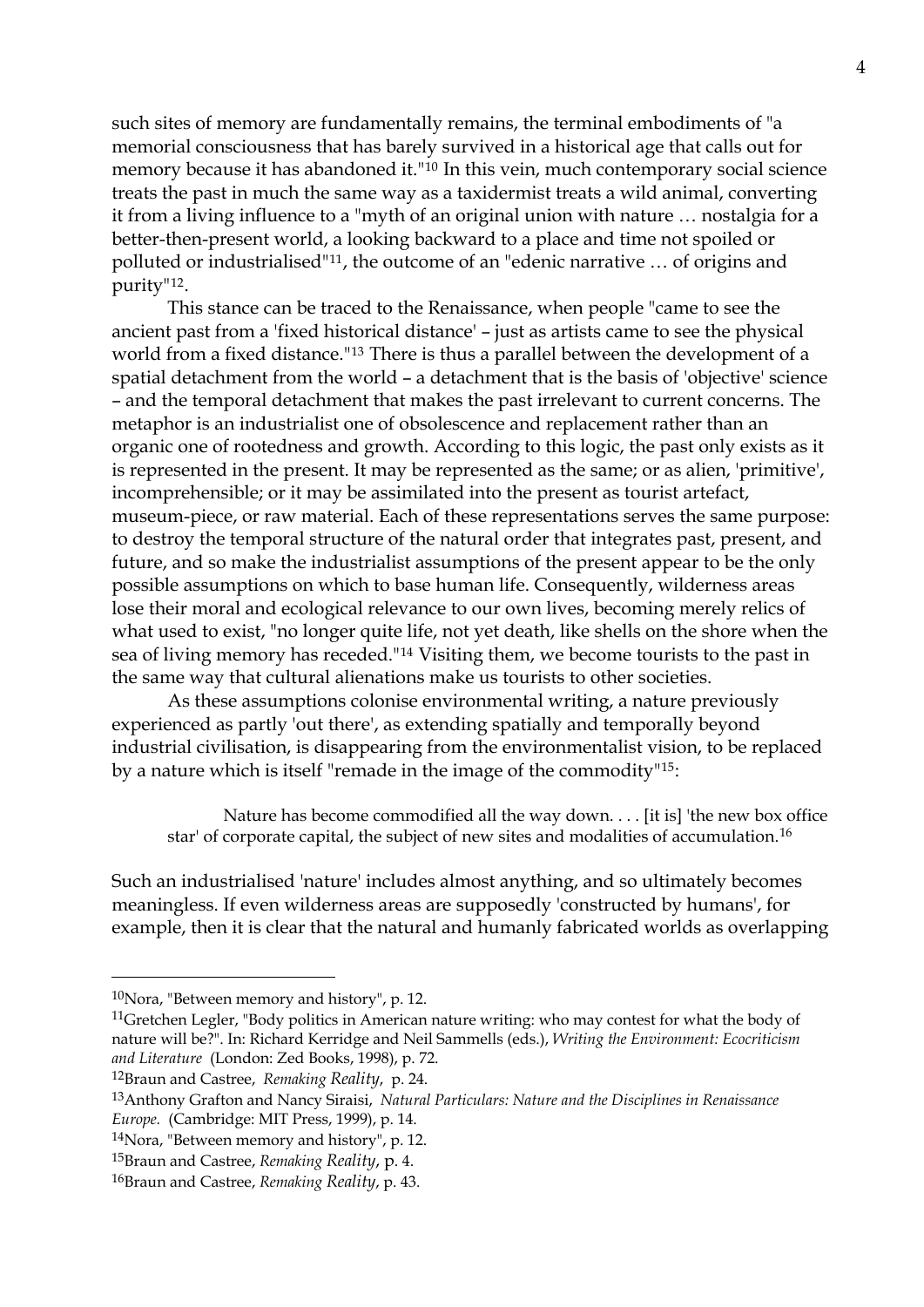but distinguishable entities have been replaced by a single industrialist order which has "consumed and lost its other"[17](#page-4-0) .

 This conflation of the fabricated and natural realms is also achieved by the superficially different view that industrial processes are inherently 'natural'. If, for example, "man is a natural, a wild, an evolving species not essentially different in this respect from all the others [and therefore] the works of man … are as natural as those of beavers, or termites, or any of the other species that dramatically modify their habitats"[18](#page-4-1), we overlook the entire historical process whereby industrialism has come to oppose and dominate nature. It is characteristic of such claims, which are themselves symptomatic of an industrialist colonisation whose grasp now includes most of academia as well as the commercial world, that they interpret our current situation in terms of a natural evolutionary process that has in fact been profoundly undermined by industrialism. It is the responsibility of the critical environmental theorist to be aware of long-term historical patterns; for without this awareness our understanding of industrialism's assimilation of the natural world remains incomplete and superficial.

 Consistently with the redefinition of nature as a product of industrial civilisation, a historical revisionism is occurring which claims that nature was never undomesticated, and that ecosystemic health was always a product of human intervention. It has become commonplace, for example, to argue that "because of human intervention, everything in the world is different from what it naturally would be, and so everything in the world has in a certain sense become an artifact"; and since no forest is "pure wilderness", "the end of nature has always already occurred"[19](#page-4-2). But this argument assimilates a continuity of natural differences to the requirements of discursive logic. Beginning with two categories – 'untouched wilderness' and 'human artefacts' – the assumption is that a natural landscape must fall into one category or the other.[20](#page-4-3) What has happened here is that the nuances of natural reality have taken second place to the cognitive requirement for logical clarity.<sup>[21](#page-4-4)</sup>

<span id="page-4-0"></span><sup>17</sup>Ulrich Beck, *Risk Society: Towards a New Modernity* (London: Sage, 1992), p. 10.

<span id="page-4-1"></span><sup>18</sup>J. Baird Callicott, "The wilderness idea revisited: The sustainable development alternative." *The Environmental Professional* 13 (1991), p. 241.

<span id="page-4-2"></span><sup>19</sup>Steven Vogel, "Environmental philosophy after the end of nature". *Environmental Ethics* 24 No. 1, (2002), p. 24. Other examples of this sort of argument can be found in: William Cronon,

<sup>&</sup>quot;Introduction", In William Cronon (ed.), *Uncommon Ground: Rethinking the Human Place in Nature* (New York: Norton, 1996), p. 69; Arturo Gómez-Pompa and Andrea Kaus, "Taming the wilderness myth". *BioScience* 42, 1992, p. 274.

<span id="page-4-3"></span> $20$ This is a specific example of the shortcomings of the more general industrialist attempt to model nature through a cognitive understanding whose rules only partially overlap with those of the natural world. As Eleonor Rosch argues in "Universals and culture specifics in human

categorisation" (in R. W. Brislin, S. Bochner, and W. Lonner (eds.), *Cross-Cultural Perspectives on Learning* (New York: Wiley, 1975), p. 178), "the prevailing 'digital' model of categories in terms of logical conjunction of discrete criterial attributes is inadequate and misleading when applied to most natural categories".

<span id="page-4-4"></span><sup>&</sup>lt;sup>21</sup>See my "Nature's Memory: Restoration and the Triumph of the Cognitive", in Robert France (ed.), *Healing Nature, Repairing Relationships: Landscape Architecture and the Restoration of Ecological Spaces and Consciousness* (MIT Press, forthcoming). Hugh Brody, in *The Other Side of Eden: Hunter-Gatherers, Farmers, and the Shaping of the World* (London: Faber and Faber, 2001), p. 255, also argues that abstract thinking "makes use of analytic categories that are independent of any particular geography", and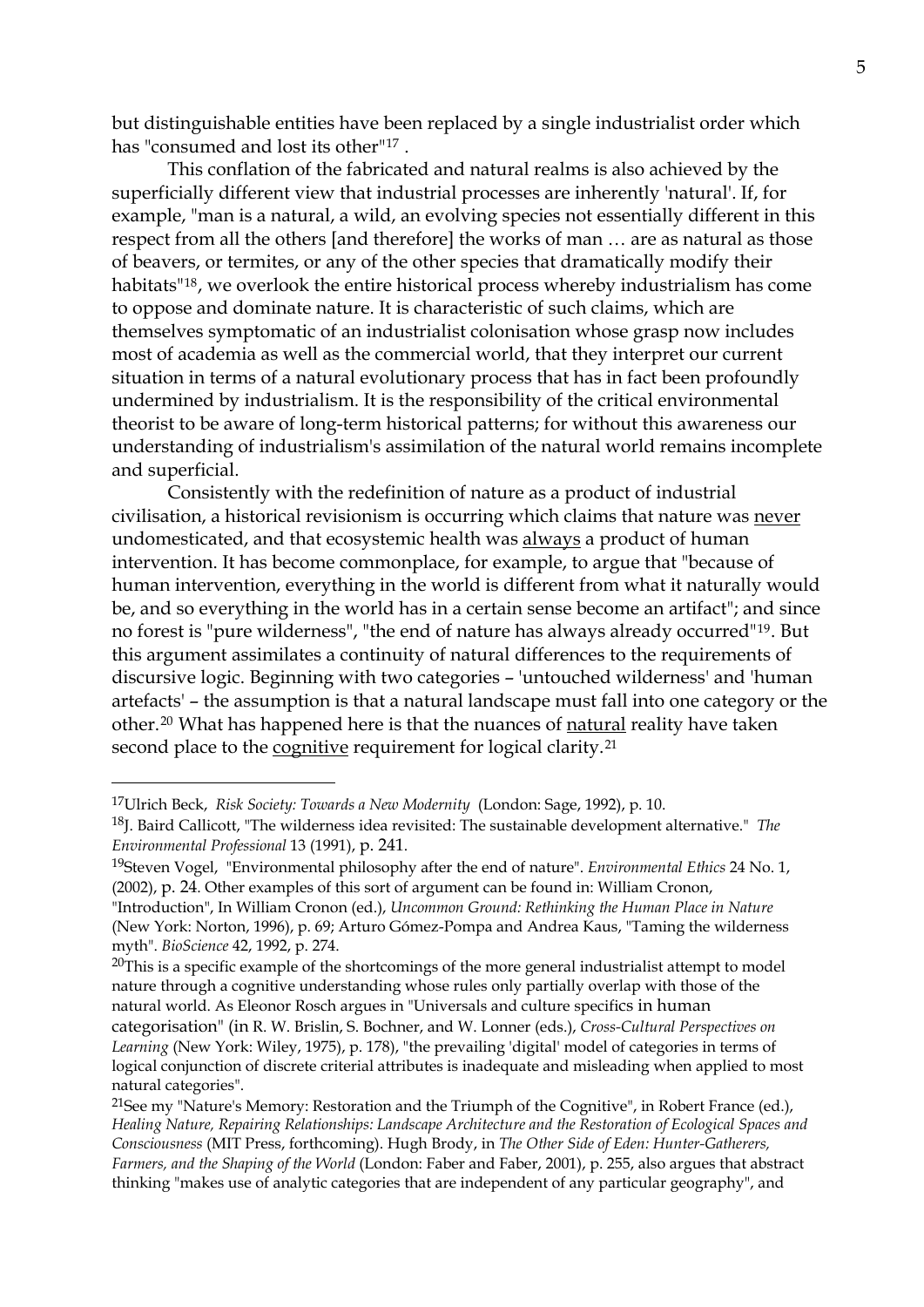But not only do such statements impose our conceptual simplifications onto more complex natural and cultural realities: they also project the destructiveness of industrial lifestyles onto nonindustrialised peoples. Human activity may destroy nature or it may participate in nature, depending on the character of the larger cultural or ideological systems within which the activity is framed. The changes wrought by small-scale slash-and-burn farming, for example, are temporary, readily reversed, and often integrated within existing natural cycles. In contrast, the much more long-lasting changes caused by high levels of atmospheric carbon emission, loss of topsoil due to modern agriculture, or dumping of radioactive waste are more likely to interrupt or obliterate the temporal dynamics of ecosystems; and in this sense they are not 'natural'. The argument that industrial society simply extends natural processes, therefore, rests on the denial of temporal structure.

 The results of this denial are apparent in environmental writing. If we are 'freed' from the awareness of how the present has evolved out of the past, or of the history of the technological society that has emerged to consume nature, then it becomes possible to claim that "wilderness . . . is as easily found in the city as in the vast rain forest"<sup>[22](#page-5-0)</sup>, so that it is a "delusion [to consider] that cities are not part of nature"[23](#page-5-1); or that "'nature' has become viewed as that which is outside cities, yet it is everywhere in cities (as parks, electricity, or even automobiles)".[24](#page-5-2) Freed from its organic connection with the past, the present becomes defined by an unknowable future that we are sucked helplessly towards – a helplessness that is illustrated by the widespread and uncritical acceptance of this future as somehow inevitable.[25](#page-5-3) There is a vicious circle here; for the problem is not just that we destructively apply our dehistoricised notions to the natural world, but also that a reduced world also depletes our imagination. As Gary Nabhan puts it,

 Camps abandoned, wells gone dry, tinajas drained or spoiled by livestock. Sheep populations corralled into smaller and smaller areas, where they are more vulnerable to birth defects rising out of shallow gene pools or to decimation by exotic diseases. And seasonally migratory bands of desert people being corralled as well, told to stay put on reservations or being enslaved to cotton farmers. What is being lost is more than a chunk of desert nature. More than a waning of native culture. What is being lost is a capacity for a long, deep relationship between wild animals and cultural traditions . . . I am worried that as desert sheep slip out of sight, then out of mind, then out of dreams, a vacuum is created not only among desert people but among all people . . . [26](#page-5-4)

that the "law of the excluded middle" does violence to hunter-gatherer and, more widely, natural realities.

<span id="page-5-0"></span><sup>22</sup>Wade Sikorski, "Building wilderness"; in Jane Bennett and William Chaloupka, (eds.), *In the Nature of Things* (Minneapolis: University of Minnesota Press, 1993), p. 29.

<span id="page-5-1"></span><sup>23</sup>Stephen R. L. Clark, *How to Think about the Earth* (London: Mowbray, 1993), p. 25.

<span id="page-5-2"></span><sup>24</sup>Roger Keil and John Graham, "Reasserting nature: Constructing urban environments after Fordism". In: Braun and Castree, *Remaking Reality:*, p. 102.

<span id="page-5-3"></span><sup>25</sup>I owe this idea to Eileen Crist.

<span id="page-5-4"></span><sup>26</sup>Gary Paul Nabhan, *Cultures of Habitat: On Nature, Culture, and Story* (Washington DC: Counterpoint, 1997), p. 182.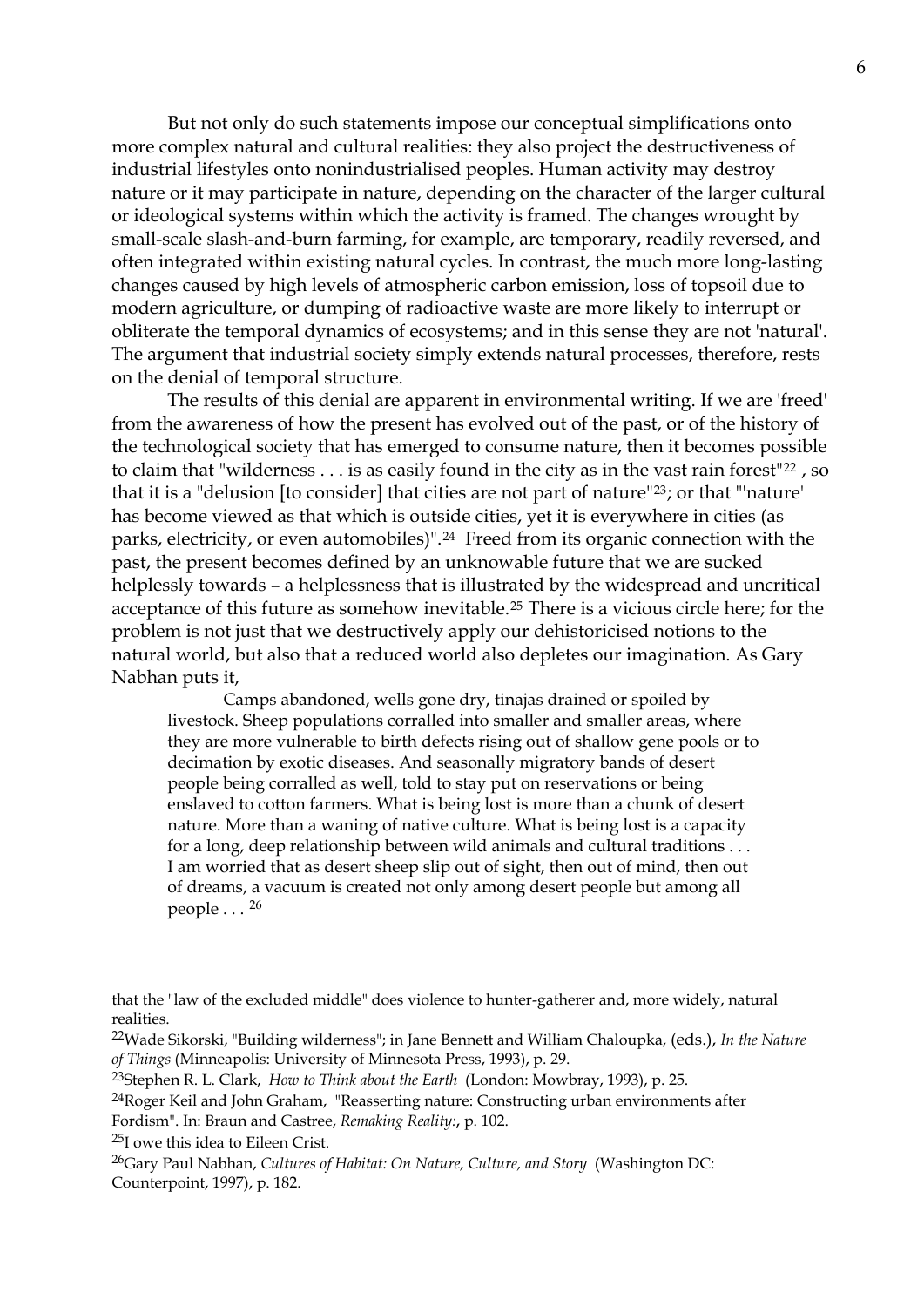So it is that our imagination shrinks to fit a shrunken world; and what is possible becomes what is possible within industrialism.

#### TEMPORAL STRUCTURE

 We have become used to thinking of the natural world in terms of presently existing states; but its intelligence and purposefulness only become apparent if we recognise the temporal ecology that links past, present, and future. For example, comparing the ethologist Tinbergen's fragmented understanding of stickleback behaviour with Darwin's more empathic account, Eileen Crist remarks that these two accounts embody

different conceptions of the experience of time. Darwin's male stickleback lives in a continuous stream of time … in which actions merge seamlessly into one another. Within the stream of time no expression is isolated: each moment of action is meaningful in virtue of being part of the larger pattern and of a single feeling. The understanding of the cohesiveness and continuity of time for the stickleback allows the stickleback to emerge as an inhabitant of a meaningful world – a world in which fish can be mad with delight. With Tinbergen's sticklebacks each set of the chain reaction (a set being composed of one male behavioural pattern plus one female behavioural pattern) is complete as a stimulus-response unit, but discontinuous from the previous set and the next set. This discontinuity is equivalent to breaking the stream of time of each fish into separate, isolated segments. The sticklebacks, then, figure as inhabitants of a fragmented world . . . ".[27](#page-6-0)

 Furthermore, Crist notes how the destruction of meaning that results from breaking up the continuity of animal life into brief fragments permits the assimilation of behaviour to an economically-inspired paradigm, allowing "the elaboration of a nexus of interconnected economic terms [such as] monopoly, advertising, budgets, efficiency, investment, value, costs, benefits, maximising, minimising, winning, losing . . . "[28](#page-6-1) Fragmentation sucks the meaning out of the world, redefining it as 'raw material' for commercial production.

 This destruction of temporal pattern is also apparent over longer periods than individual creatures' lifespans. Consciousness finds it easier to handle states, which can be described in terms of such atemporal concepts as 'biodiversity' or 'climax state'. However, as Donald Worster points out, nature is not well described by such static concepts, since it is constantly changing in ways that only rarely seem to approach any stable 'climax state'.[29](#page-6-2) Ecological variables such as species population sometimes fluctuate unpredictably, leading some commentators to argue that natural processes are essentially random and lacking in order, and that whatever order nature might embody has to be put there by human intervention. But William Schaffer and others have shown that the behaviour of such variables is not random, but is rather, in Worster's words, "more complex than we ever imagined, [and] some would add, ever

<span id="page-6-0"></span><sup>27</sup>Eileen Crist, *Images of Animals: Anthropomorphism and the Animal Mind* (Philadelphia: Temple University Press, 1999), p. 170.

<span id="page-6-1"></span><sup>28</sup>Crist, *Images of Animals*,, p. 132.

<span id="page-6-2"></span><sup>29</sup>Donald Worster, "The ecology of order and chaos". *Environmental History Review* 14 (1990), 1 - 18.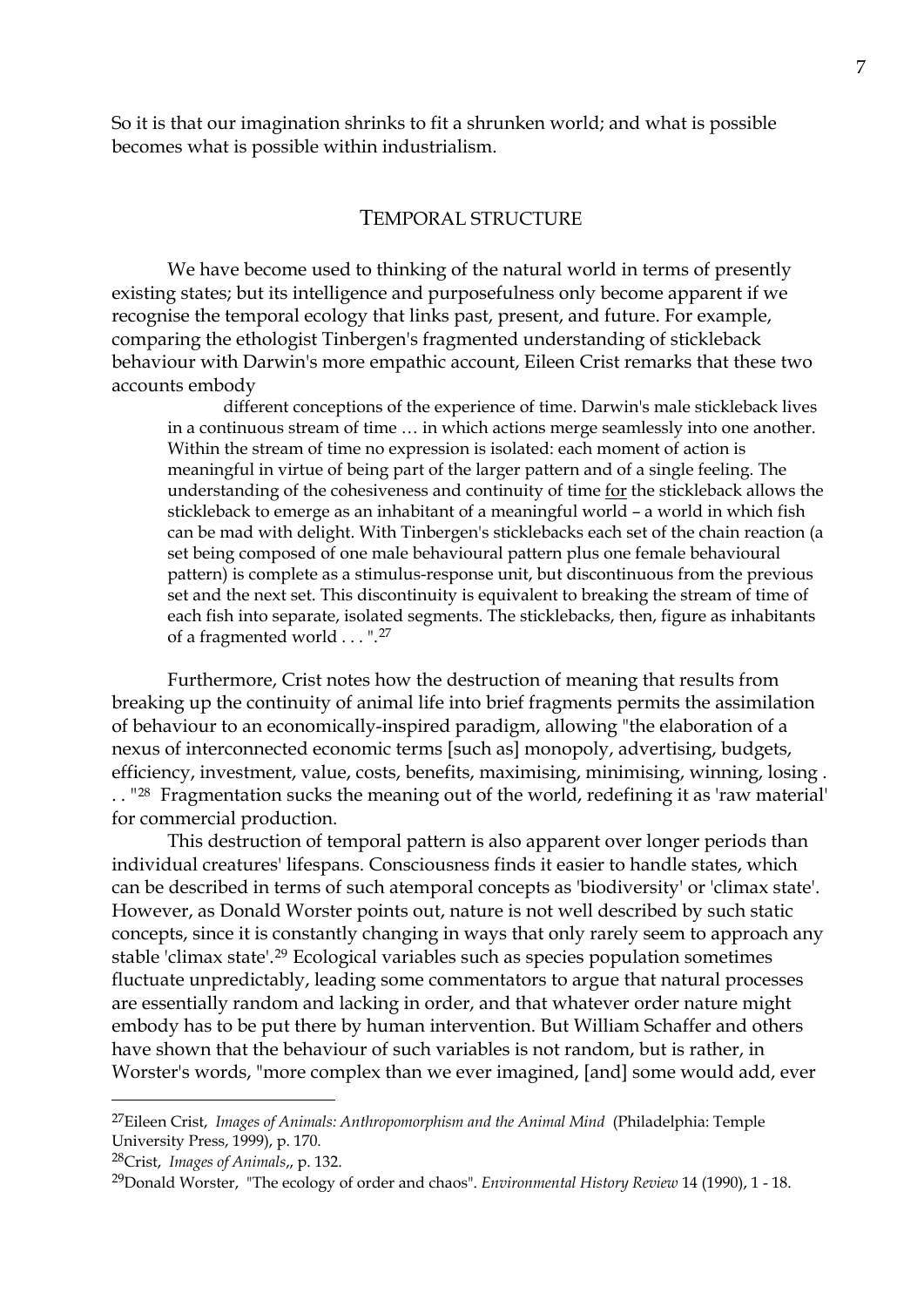can imagine".[30](#page-7-0) Although, for example, the population of a species such as the Canadian Lynx may vary greatly and apparently randomly, if we plot population on a three-dimensional 'phase diagram', representing the relations between population levels at certain time intervals, then an unsuspected order sometimes emerges in the form of a 'strange attractor'.[31](#page-7-1) What such findings indicate is that the replacement of the wild world by industrialist monocultures involves the disappearance not only of species, but also of the enormously complex temporal patterns without which ecosystems would be mere collections of creatures.

 Tribal peoples, however, seldom adopt the simple and exclusive temporal patterns suggested by concepts such as 'stability' or 'growth', preferring more flexible temporalities that are connected to natural patterns. As Paul Antze and Michael Lambek point out in relation to Australian aboriginal society, "people are the living embodiments of the past, playing out in the public domain the drama of collective memory. Hence even to speak of the 'past' is somewhat misleading. It is the dreamtime of Aboriginal Australia . . . continuously reembodied, replayed, relived." Similarly, "contemporary Malagasay live not only in the present but in the past. They do not possess memories, rather they are possessed by them . . . time is not fully consecutive; the past is not finished and done with, receding ever further into the distance, but . . . past and present interpenetrate."[32](#page-7-2) Such notions of time are reminiscent of our own repressed awareness that the past lives on in the present: as Freud pointed out, the unconscious does not suffer from the dissociations of our conscious sense of time, and an event in the past can be as real as one that occurs in the present. This is why our history is, inescapably, part of our present: if our affluent lifestyle is based on the extinction of other species, the exploitation of oppressed peoples, or the theft of land from others, this is not only morally reprehensible, but also psychologically malignant.

 Similarly, Robin Ridington shows that for the Dunne-za of northern British Columbia, time is embedded within natural realities that are not simply linear, but also contain a circular component:

Their time is different to ours. The old man and the boy circle around to touch one another, just as the hunter circles around to touch his game. They circle one another as the sun circles around to touch a different place on the horizon with each passing day. During the year, it circles from northern to southern points of rising and setting. It circles like the grouse in their mating dance. It circles like the swans who fly south to a land of flowing water when winter takes the northern forest in its teeth of ice. The sun circles like the mind of a dreamer whose body lies pressed to the earth, head to the east, in anticipation of another day's return. The sun and the dreamer's mind shine on one another. …

 Historical events happen once and are gone forever. Mythic events return like the swans each spring ... [They] are true in a way that is essential and eternal.<sup>[33](#page-7-3)</sup>

<span id="page-7-0"></span><sup>30</sup>Worster, "The ecology of order and chaos", p. 14.

<span id="page-7-1"></span><sup>31</sup>William M. Schaffer, "Stretching and folding in lynx fur returns: Evidence for a strange attractor in nature?" *American Naturalist* 124 (1984), No. 6, 798 - 820. William M. Schaffer and M. Kot, "Do strange attractors govern ecological systems?" *BioScience* 35 (1985), No. 6, 342 - 350.

<span id="page-7-2"></span><sup>32</sup>Paul Antze and Michael Lambek (eds.), *Tense Past: Cultural Essays in Trauma and Memory* (New York: Routledge, 1996), pp. xxi, 243.

<span id="page-7-3"></span><sup>33</sup>Robin Ridington, *Trail to Heaven: Knowledge and Narrative in a Northern Native Community* (Vancouver: Douglas and McIntyre, 1988), p. 70, 72.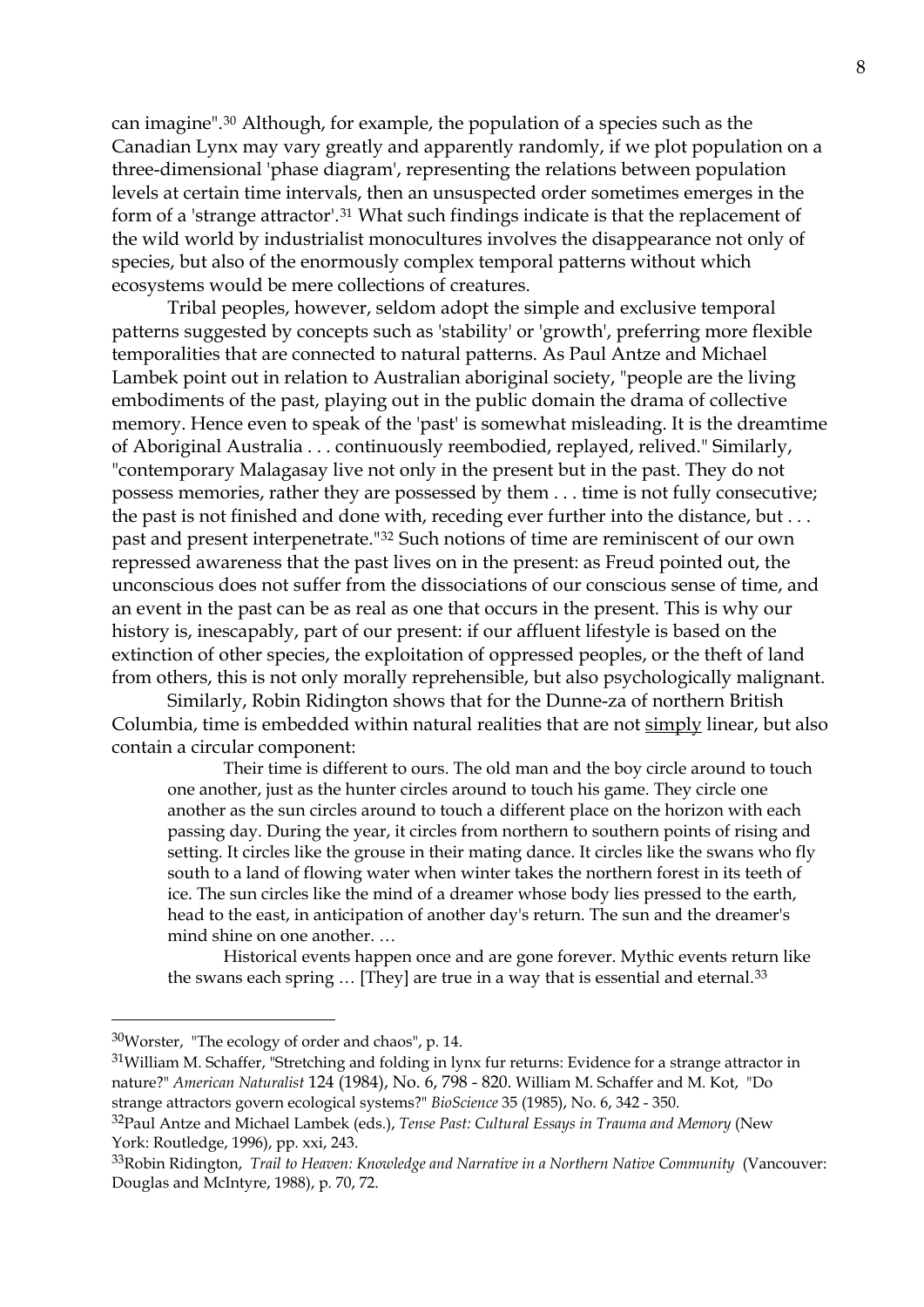Such understandings of nature that embody cyclical components resonate with an important quality of the organic world. For example, Holling and Sanderson point out that in a typical boreal forest, "fresh needles cycle yearly, the crown of foliage cycles with a decadal period, and trees, gaps, and stands cycle at close to a century or longer periods. The result is an ecosystem hierarchy, in which each level has its own distinct spatial and temporal attributes. … The cycles are all operating concurrently, influencing one another. They are rhythms within rhythms, providing not the static structures of a well-oiled machine shop … but rather those of a jazz band, building rhythms and riffs around each other, coalescing into both short and long rhythmic structures …".[34](#page-8-0) Such insights make it clear that our cognitive preferences for linearity, predictable growth, and a present that unproblematically supersedes the past grossly simplify natural realities.

 The lack of a sense of temporal structure causes us to be unaware not only of natural patterns, but also of the changes conveyed through the development of industrialism. Although we consciously recognise the short-term effects of our actions, we are blind to their more indirect effects. We do not drive our cars in order to cause global warming, or go shopping in order to perpetuate capitalism; but these are nevertheless indirect effects of our actions.[35](#page-8-1) The notion that we are in control of the direction of industrial society, therefore, is a suspect one; and a more realistic interpretation might be that we are the unwitting agents of the industrial virus, responsible for spreading it throughout the globe. Furthermore, it is quite likely that once we have served our colonising purpose, we will become altogether dispensable to the technological order that emerges. Bill Joy, Chief Scientist for Sun Microsystems, has expressed unease over the likelihood that within the next two or three decades we will be able to build nanotechnological systems that are not only orders of magnitude more intelligent than ourselves, but also self-reproducing.<sup>[36](#page-8-2)</sup> The consequences for the human race, not to mention the rest of the natural order, are starkly obvious.

 A less apocalyptic scenario, although one that is ultimately no less terminal, is that humanity's progressive assimilation by the industrial order may occur more gradually, in a way that is even more imperceptible to conscious awareness. Social theorists from Freud onwards have commented on the emerging dominance of the intellect and the corresponding atrophy of other faculties. The narcissistic focus on our own lifetimes makes us unaware of the rapid changes in subjectivity that have accompanied the growth of technology; and the term 'human', like the term 'nature', has come to be defined largely by reference to present social conditions, repressing both the memory of what we have been in the past and the imagination for what we might be in the future. The destruction of nature, then, is experienced as something external to ourselves, rather than as part of a process that includes ourselves.

<span id="page-8-0"></span> $34$ C. S. Holling and Steven Sanderson, "Dynamics of (dis)harmony in ecological and social systems." In Susan Hanna, Carl Folke, and Karl-Göran Mäler (eds.), *Rights to Nature: Ecological, Economic, and Political Principles of Institutions for the Environment* (Washington DC: Island Press, 1996), p. 63. 35Compare Roy Bhaskar's similar argument in *Critical Realism: Essential Readings* (London: Routledge, 1998), p. xvi.

<span id="page-8-2"></span><span id="page-8-1"></span><sup>36</sup>Bill Joy, "Why the future doesn't need us". *Wired Magazine*, April 2000, http://www.wired.com/wired/archive/8.04/joy.html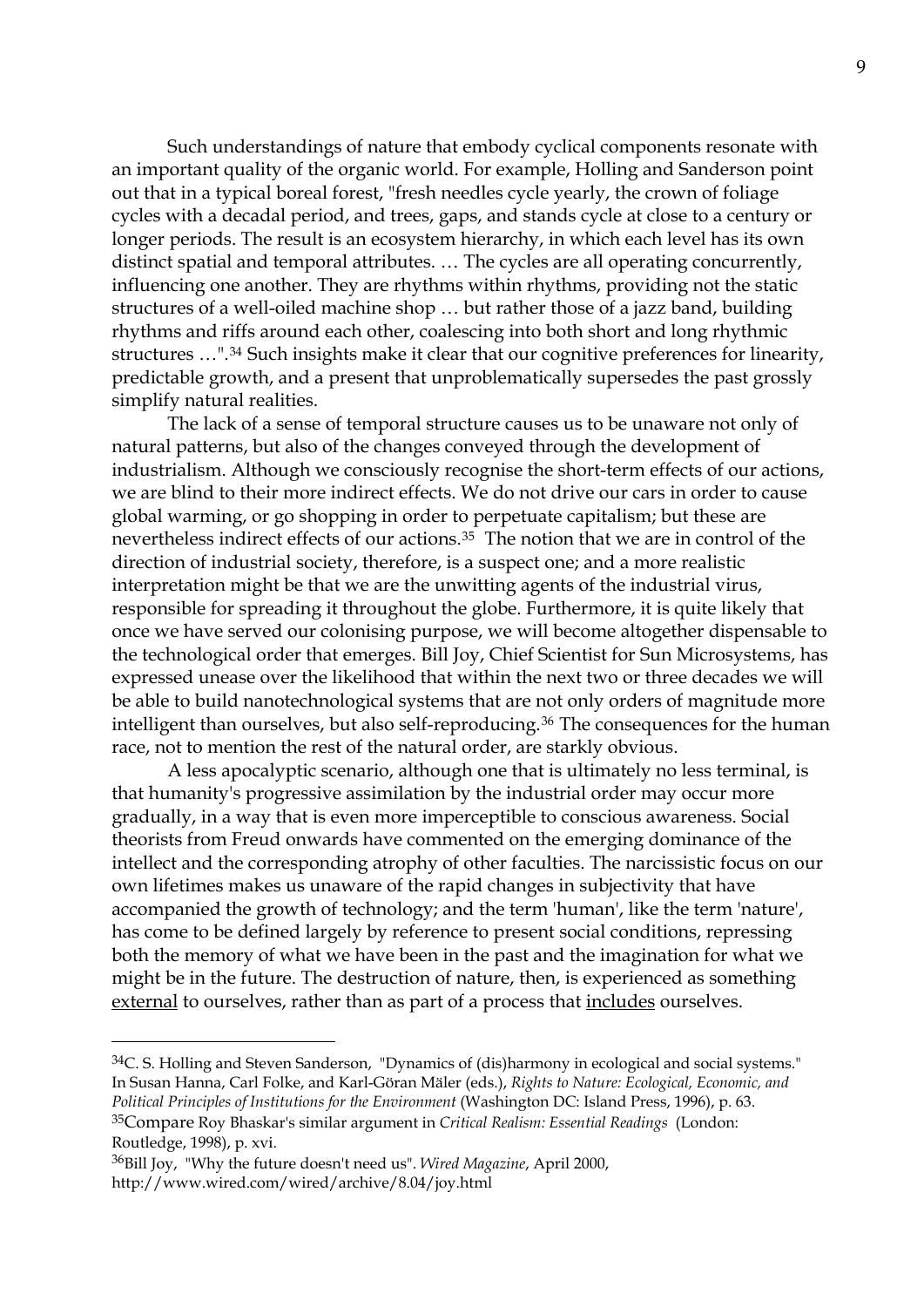Consequently, an industrially-defined self theorises about an industrially-defined nature within an industrially-defined world; and such a self has little capacity to recognise the deeper currents in which both nature and itself are suspended.

#### THE TAMING OF ENVIRONMENTAL THEORY

 One of the most obvious (and one of the most potentially disastrous) examples of technological society's colonisation of the future is that of nuclear waste. Although those of us who are alive in the present (and, in fact, a small minority even of this group) reap the benefits of nuclear power generation, the period during which the resulting waste will remain dangerous is at least comparable with the entire history of *homo sapiens* up to the present.

 However, it seems that the theory which should be able to comment on and critique this colonisation of the future has itself succumbed to the same trends. Just as history is being revised to fit the present, so the future, too, seems to be experiencing the same fate. Claims for the 'triumph of capitalism' and the 'end of ideology' have led to the idea that no alternative order is conceivable; and many environmental writers are now arguing that our solutions necessarily have to be found within the overall context of global capitalism. Industrialism's 'short-termism' leads to the loss of any sense of human activity as occurring within longer-term processes and structures that are not humanly determined. If we as environmentalists base our ethic on what is possible within current realities rather than on a vision of wholeness, of what could be, then we have abandoned any sense of perfection, of goals to strive towards. This impoverishment of ethical structures is the mark of a decadent society, and it is invariably fatal in the long run.[37](#page-9-0)

 What is being lost here is any sense of a temporal ecology; that is, the temporal organisation of the natural order through which later eras develop, heal, and transcend earlier ones. As we lose this awareness of temporal structure, so we give up our capacity to work toward any objective that is 'unrealistic' in the short-term. For example, J. Baird Callicott argues that " . . . faced with the harsh realities of the coming century, the wilderness idea … is too little too late." But these 'harsh realities' are part of the overall problem that environmental theory should be addressing, not the assumed context within which theory and practice develop. Similarly, Daniel Botkin, assuming precisely what needs to be challenged, states that "nature in the twenty-first Century will be a nature that we make".[38](#page-9-1) Environmental theory should be capable of transcending such 'realities' and obstinately envisioning other, potentially healthier possibilities that are beyond the sphere of capitalist industrialism. Theory should be the critic of current assumptions, not their collaborator or servant; and to accept that the objective of a healthy world is in principle 'unrealistic' is to inflate the status of these assumptions from historically relative constraints to reified natural conditions.

<span id="page-9-1"></span><span id="page-9-0"></span><sup>37</sup>Joseph A. Tainter, *The Collapse of Complex Societies*. (Cambridge: Cambridge University Press, 1988). 38Daniel Botkin, *Discordant Harmonies: A New Ecology for the Twenty-First Century* (New York: Oxford University Press, 1990), p. 193.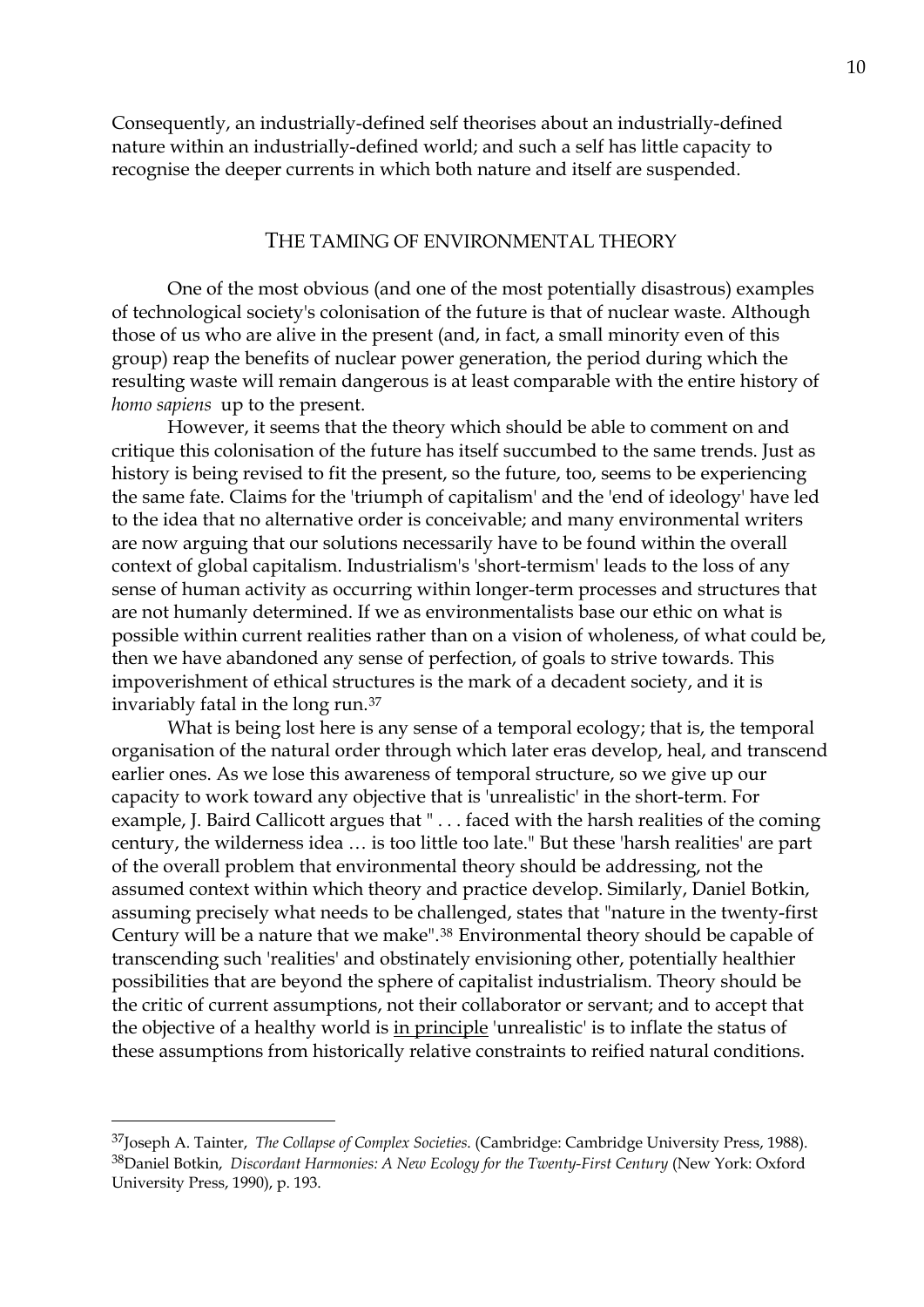We need to recognise the productive tension between existing and ideal conditions, and work toward transforming the former in the direction of the latter.

 It is difficult to overrate the importance of the difference between these two ethical stances. If we take as given a domesticated, overpopulated world, then environmental ethics becomes a matter of ameliorating the effects of these basic problems while accepting them as 'natural' and inevitable. We will take care to recycle materials where possible, to conserve 'natural resources', and to avoid littering the park; but the concept, as well as the reality, of wild nature will have been entirely replaced by a nature that is either extensively domesticated or even entirely fabricated. Ultimately, ethics and values will be defined in economic terms such as 'efficiency', as the commodification and private ownership of nature become global. Environmental theorists, like those social scientists who adapted their work to the needs of the Nazi regime during the Second World War,<sup>[39](#page-10-0)</sup> will take current reality to be the only conceivable reality; and imagination will shrink to fit the confines of fashionable ideologies.

 If, on the other hand, environmental ethics is to take a stance that places it outside industrialism, so that we are prepared to think critically about and offer alternatives to it, then it becomes possible to maintain the idea of a healthy nature as separate from and inconsistent with the industrial order. If we are to adopt this latter stance, then we can't assume that we will 'continue to transform' nature, although this may well be so in the short term. Just as the dreams of a Gandhi or a Martin Luther King have to some extent been realised today, so dreams of an ecologically healthy world can give direction to short-term actions. Even if the wilderness idea were unrealistic today – which I do not accept – it would be entirely possible that it would become realistic at some point in the future. The existence of wilderness should be evaluated not simply according to the role it might play in today's world, but also on the basis of its possible role in a world that is recovering from the damage caused by the industrial era. If we accept that "[l]egitimate human demands for culture cannot be satisfied without the sacrifice of nature. That is the sad truth"[40](#page-10-1), we take the overpopulated 'realities' of industrialised 'culture' as immutable facts and extrapolate them into universal truths. There is much in today's world that appears destructive because of this overcrowding – cutting trees, picking wildflowers, fishing, for example – but these activities might well be perfectly acceptable in an ecologically healthy context. The anthropological literature makes it clear that the relation between culture and nature is not necessarily the zero-sum game that is its industrialist form, but that this relation can be mutually supportive; and an adequate ethical system will transcend such 'realities' and recognise alternative long-term possibilities.

 In the short-term, we clearly have to work within existing political realities; and pretending otherwise simply substitutes fantasy for reality. However, short-term aims should not be ends in themselves, but rather should be integrated within longer-term objectives. If this is not so, then the longer-term effects of our actions will, by default, be tacitly consistent with those of industrialism. If the temporal reach of industrialism is greater than that of ethical theory and practice, then the latter will always be

<span id="page-10-0"></span><sup>39</sup>Ulfried Geuter, *The Professionalisation of Psychology in Nazi Germany* (Cambridge: Cambridge University Press, 1992).

<span id="page-10-1"></span><sup>40</sup>Holmes Rolston III, *Conserving Natural Value* (New York: Columbia University Press, 1994), p. 86.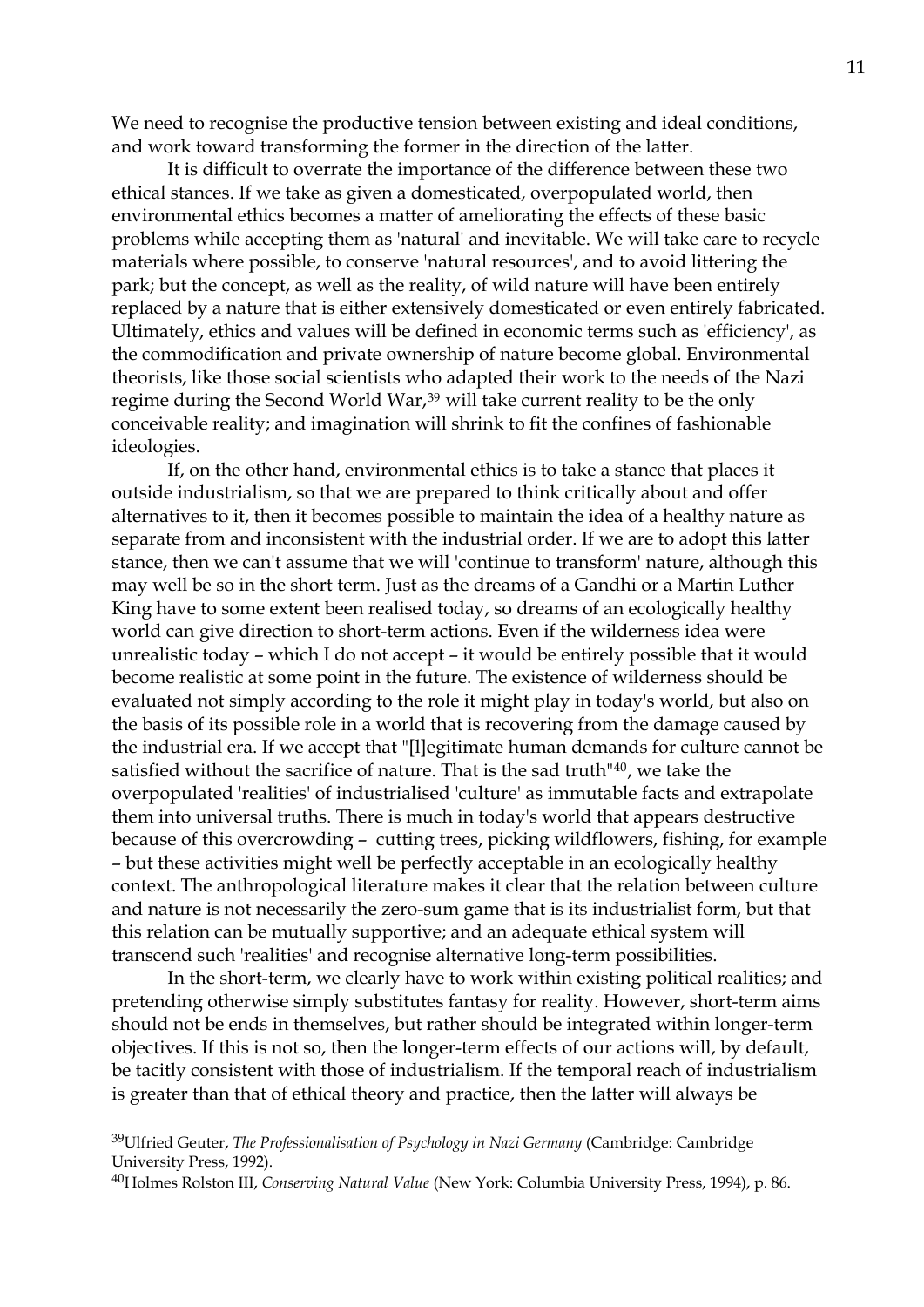integrated within the former. By analogy, growing beans requires that we plant seeds rather than eating them; and manuring our vegetable patch may be necessary before planting. In other words, although short-term behaviour may offer no immediate rewards, and may even involve short-term reversals, it should be designed to contribute to longer-term aims. It is especially in this relation between short- and longterm aims, which has been extensively forgotten, that theory and practice need to remember the temporal structure of the natural world. If we allow even our long-term aims to be defined by current conditions, then we lose the possibility of any other world than the industrial; and when the vision even of the critics of industrialism is constrained within an industrialist sphere, then the hegemony of industrialism is complete.

 Given the widespread influence of industrialist assumptions, together with the continuing destruction of the natural world, fidelity to the natural order becomes not only a task of preserving the diminishing areas of natural landscape (although this is still a vital one), but, increasingly, one of envisioning a healthier future world. Such a vision was born with Aldo Leopold's conversion from the short-term rationality which holds that "fewer wolves meant more deer" to a longer term awareness that destruction of wolves leads, inevitably, to a situation in which "the starved bones of the hoped-for deer herd, dead of its own too-much, bleach with the bones of the dead sage . . ". [41](#page-11-0) "Thinking like a mountain", then, since it deals in complex systems containing nonlinear variables, is more like planning a chess strategy than building a wall. Like the deer of the Kaibab plateau, natural entities sometimes depend on processes that initially appear hostile to them, but which are nevertheless essential to the long-term health of the natural world. And conversely, apparently positive interventions may be disastrous in the longer term, as illustrated by the 'paradox of enrichment':

Suppose the death rate of an important prey species is attributable both to predation and to a shortage of resources. Now a well-meaning manager supplies an abundance of the limiting resources. Instead of helping matters, this might actually send predator and victim into an unstable, highamplitude oscillation from which neither will recover. The paradox is that feeding a population that is starving can actually exterminate it, if it is under predatory regulation.[42](#page-11-1)

 Present destruction, therefore, has an indeterminate relation to the underlying but less visible destruction of temporal pattern. It is characteristic of our object-laden world and noun-laden language<sup>[43](#page-11-2)</sup> that we focus on preserving things rather than

<span id="page-11-0"></span><sup>41</sup>Aldo Leopold, *A Sand County Almanac* (New York: Ballantine, 1966), 138, 139 - 140.

<span id="page-11-1"></span><sup>&</sup>lt;sup>42</sup>Michael L. Rosenzweig, "Restoration ecology: a tool to study population interactions?". In: William R. Jordan III, Michael E. Gilpin, and John D. Aber (eds.), *Restoration Ecology: A Synthetic Approach to Ecological Research* (Cambridge: Cambridge University Press, 1987), p. 196.

<span id="page-11-2"></span><sup>43</sup>But this interpretation of the world as consisting primarily of 'things' is not an inescapable property of language. Daniel Nettle and Suzanne Romaine report in *Vanishing Voices* (Oxford: Oxford University Press, 2000) that "In the Native American language Micmac, trees are named for the sound the wind makes when it blows through them during Autumn, about an hour after sunset when the wind always comes from a certain direction. Moreover, the names are not fixed but change as the sound changes." (p. 16). It is not coincidental, as Nettle and Romaine argue, that such languages are becoming extinct, since the "extinction of languages is part of the larger picture of worldwide near total ecosystem collapse."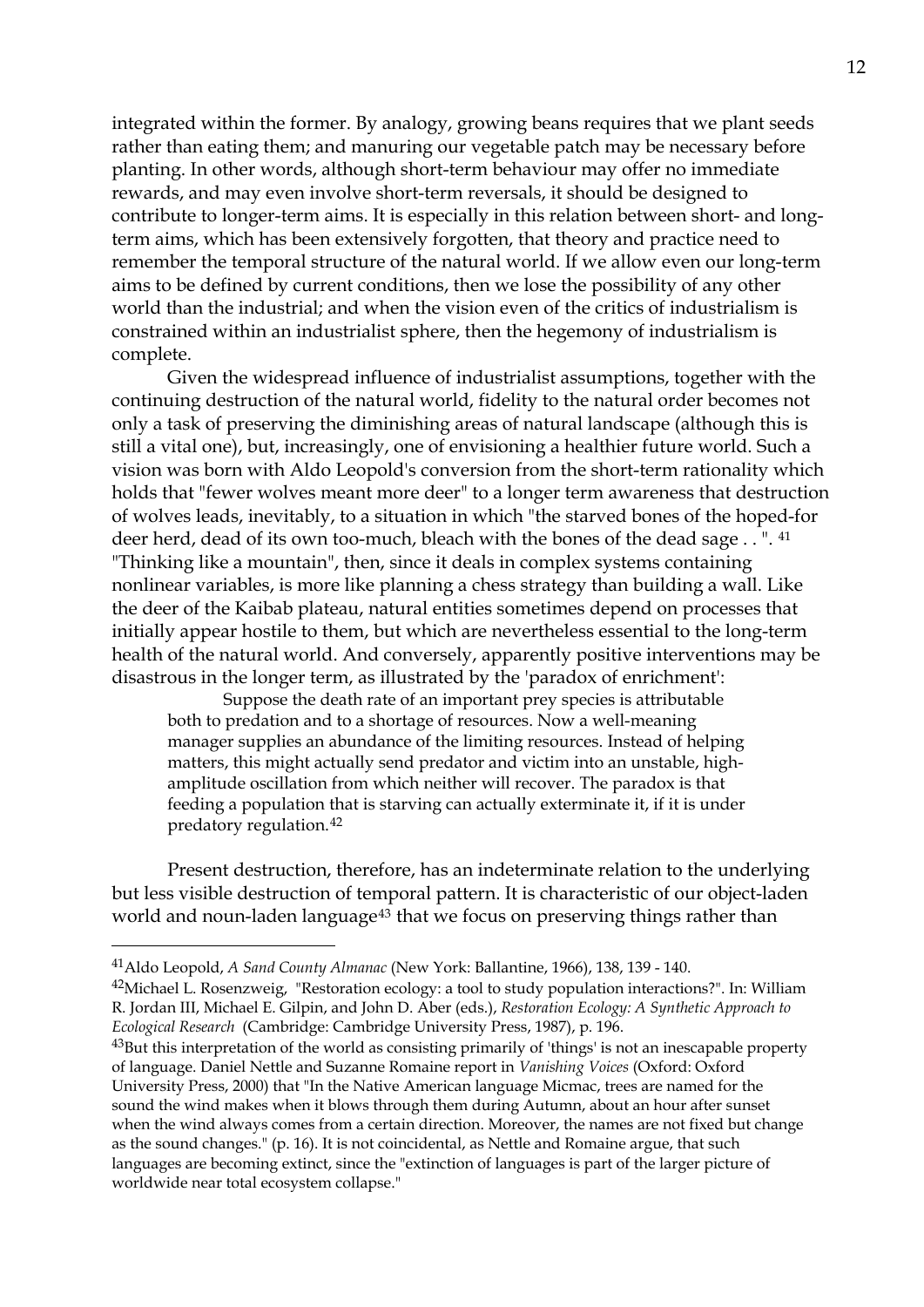patterns, and states rather than processes. The death of natural entities in the service of other natural entities may, sometimes, be a healthy part of the natural world – a point often lost sight of in our idolatry of individual lives. What is more fundamentally destructive is the stilling of the temporal patterns within which life and death occur, which is itself a more profound kind of death; and it is characteristic of our current ignorance of these patterns that we have the utmost difficulty distinguishing between natural and destructive changes.

 Memory is the temporal communication of ecosystems. Geese migrate to the same area each season, just as salmon return to the same river, which itself follows the same path through the landscape. Wild fish, unlike their less intelligent domesticated counterparts, return to the same streams after flash floods. And creatures such as *chirocephalus salinus*, a desert shrimp, can exist in anhydrobiotic form for decades in the desert sands, springing into life when conditions are right.<sup>[44](#page-12-0)</sup> Even where there are dramatic fluctuations and changes in natural systems, these changes are likely to follow patterns that recur. And in human life, too, we are not just what we are in the present: we incorporate the historical narratives of our lives and our cultures, so that our identities are grounded in and given meaning by these narratives. The future, too – in terms of our hopes and dreams and purposes – is alive in the present, giving it direction and meaning. A meaningful life, then, is one that participates in temporal structures that are essential aspects of ecological pattern. Industrialism is the denial of this meaning: in reducing a person to an assembly-line worker or consumer, or a forest to a 'timber reserve', it identifies their use-value in the present as their sole and defining meaning. The atrophy of temporal structure destroys the patterns which intelligently relate eras, so that the only possible relation to the past, other than its rejection, is its simplistic reproduction. But both these choices – going 'back to nature', on the one hand, or moving 'forward' along a technological path, on the other – embody the underlying pathology of temporal fragmentation, concealing the possibility that the future can differ from the past while being organically related to it through intelligent patterns of temporal integration.

# HOW THE COGNITIVE AND THE NATURAL DIVERGE

 Operational thought, according to cognitive theorists such as Piaget, is reversible; so a mistake in thought can be reversed simply by back-tracking and trying a different direction. For example, if I multiply instead of dividing, I can simply go back a stage and then carry out the correct operation. Ecological structures, however, invariably build on the past rather than replace it; so nature is not reversible in this way. If, for example, a tree has blown down, nature doesn't reverse this process by righting it: rather, saplings will grow in the space vacated by the old tree, whose rotting provides nutrients and shelter for the younger trees. As Schaffer's work on natural populations clearly shows, even if a natural system appears to return to an earlier state, there are likely to be small but highly significant differences between present and past states; and these small differences are often the basis of dramatic

<span id="page-12-0"></span><sup>44</sup>Craig Childs, *The Secret Knowledge of Water* (Boston: Little, Brown, and Co., 2000), p. 66.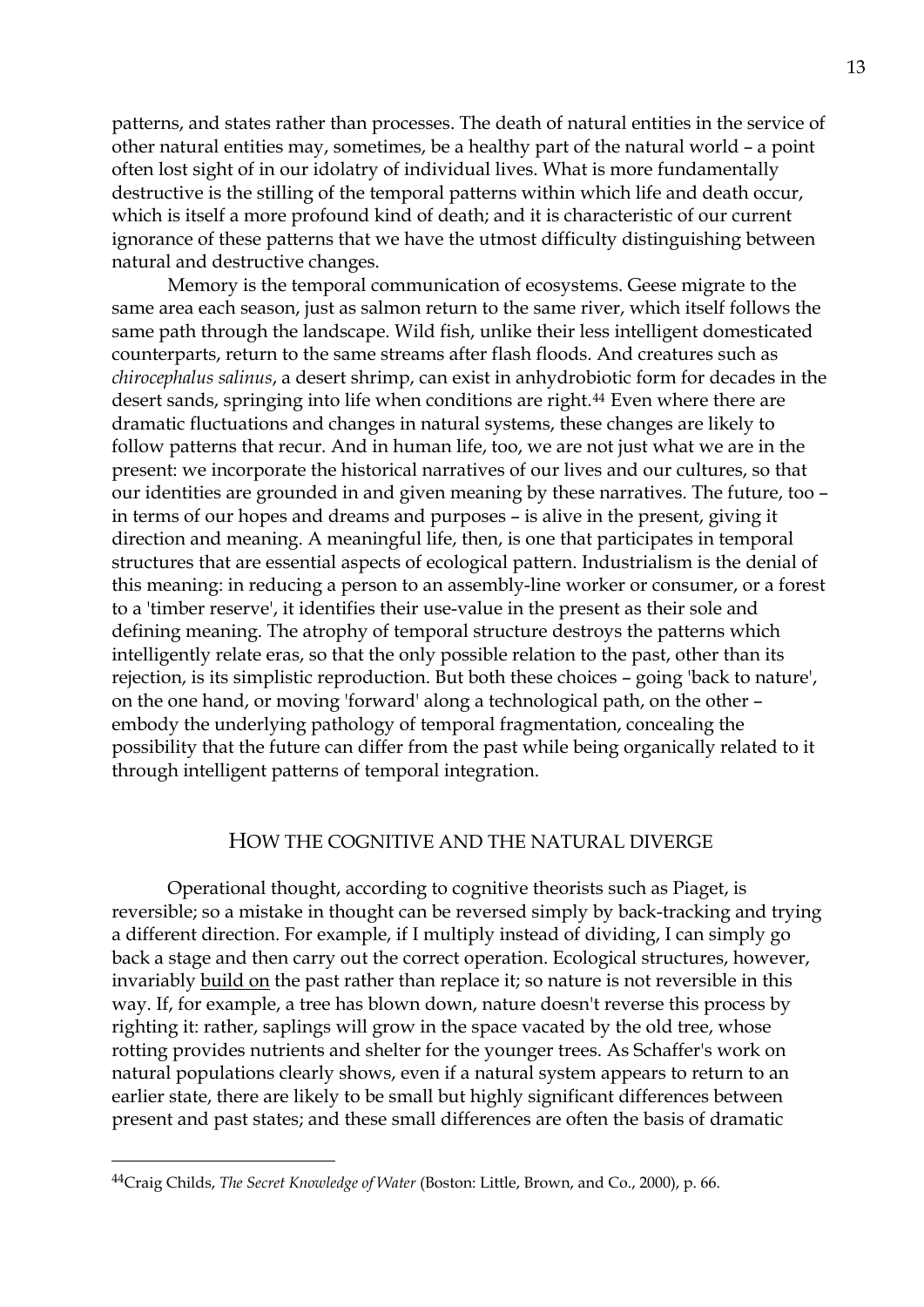divergences in future states.<sup>[45](#page-13-0)</sup> Ecological relations, in other words, embody a temporal dimension that is as significant as that which we normally term 'ecological'; and healing often incorporates rather than reverses previous states. Forgetting this, we attempt to reverse environmental problems rather than participating in their evolutionary solution.

 In order to clarify the significance of these distinctions between the cognitive and natural realms, consider Callicott's suggestion that the concept of wilderness "perpetuates the pre-Darwinian Western metaphysical dichotomy between 'man' and nature", and "pits … human economic interests against the interests of nature"[46](#page-13-1). Callicott argues for a "sustainable development alternative" which "does not compromise ecological integrity seriously." We can, he argues, "work out our own, postmodern, technologically-sophisticated, scientifically-informed, sustainable civilisation . . .".[47](#page-13-2) .

 Such remarks confuse a conceptual bifurcation with the real and extensively materialised divergence between the natural and industrial orders. The same ideology which is responsible for our dualistic conceptions has also been at work physically and ecologically restructuring the world for many centuries; and we need to distinguish between the dualistic interpretation of phenomena which are not intrinsically dualistic (such as the human-animal distinction), on the one hand, and the sedimented effects of centuries of dualistic thought on the ecological and cultural realities of our times, on the other. 'Human economic interests' are already pitted 'against nature', since the aim of the industrial system is the expansion of capital through the hostile assimilation of nature and its conversion into commodities; and so the roots of this problem lie in the real-world conflict between these two incompatible systems, and not simply in a dualistic style of thinking that interprets what is happening in this way. This has important implications for the ways we set about solving such problems. Given our long-standing tradition in industrial society of distancing ourselves from nature and exploiting it for our material benefit – a tradition that has become materialised in our technologies, our lifestyles, and our ways of thinking over many centuries – it is simply not possible to recover a 'symbiotic relationship with nature' in any simple or rapid way. Just as an epidemic is not controlled through 'symbiosis' between healthy and unhealthy creatures, the spread of industrialism will not be controlled through any kind of immediate accommodation between the natural and industrial systems. Consequently, the answer to Callicott's rhetorical question that if indigenous peoples can "live in peace and harmony with their organic environment, can't a civilised, technological society also live, not merely in peaceful coexistence, but in benevolent symbiosis with nature?"[48](#page-13-3) must be: "Not yet; and only through a probably lengthy process of psychological, cultural, and technological evolution."

 To argue that wilderness preservation "pits …human economic interests against the interests of nature" is therefore to confuse the cognitive realm, in which a present situation can instantaneously be altered or reversed, with the ecological realm, in which it can only be creatively integrated into a future which incorporates it as part of

<span id="page-13-0"></span><sup>45</sup>In chaos theory, this is known as 'stretching'. See note 30.

<span id="page-13-1"></span><sup>46</sup> Callicott, "The wilderness idea revisited", pp. 240, 239.

<span id="page-13-2"></span><sup>47</sup>Callicott, "The wilderness idea revisited", p. 243.

<span id="page-13-3"></span><sup>48</sup>Callicott, "The wilderness idea revisited", p. 245.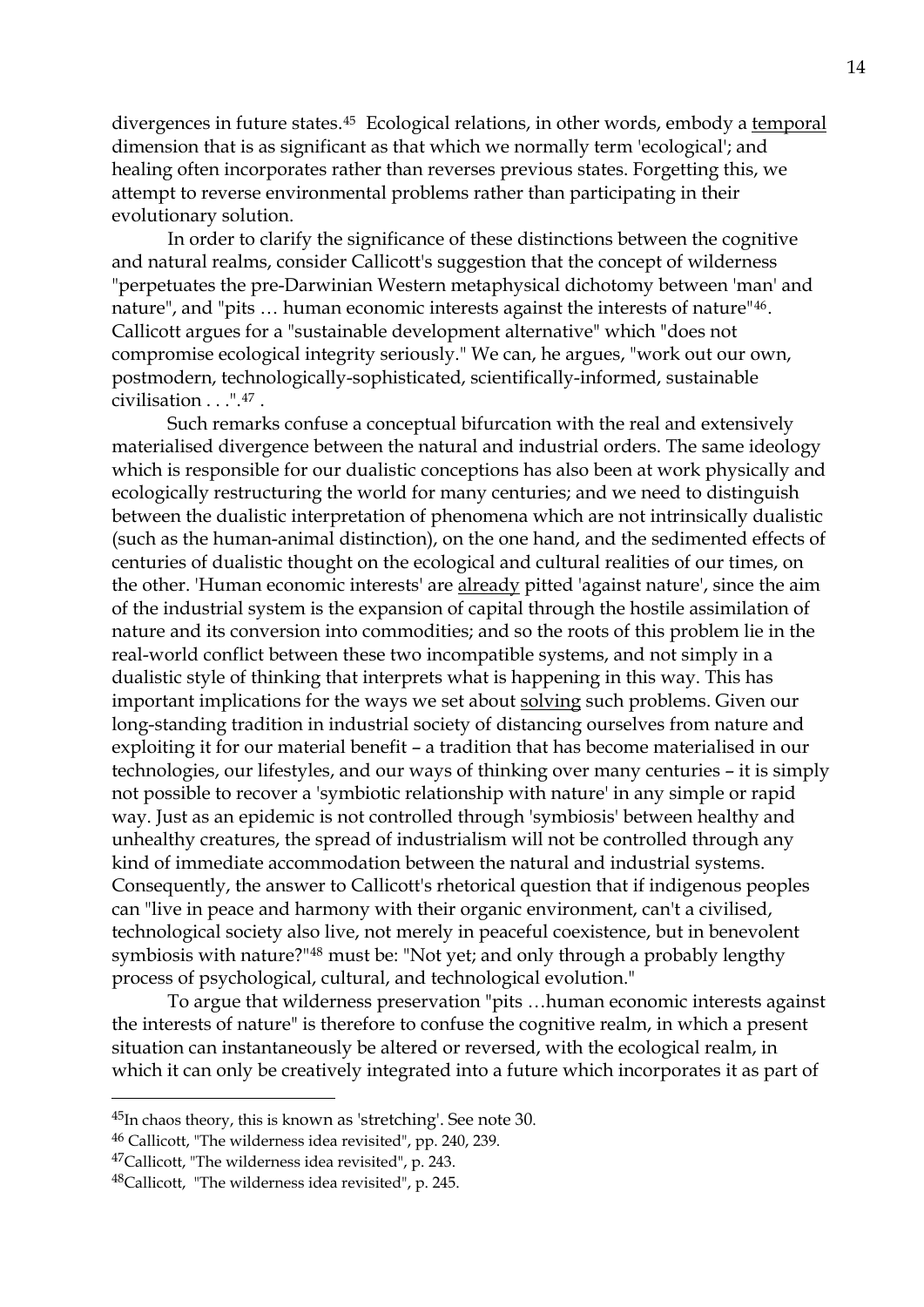its material/historical structure. For example, if our fallen tree allows a row of saplings to grow, the pattern they form will incorporate the original situation in a structure that is simultaneously temporal and material. Such a simultaneity exemplifies a genuine integration of the past within the present. Industrialism, in contrast, annuls history. For example, a plastic bottle will contain few traces of its origins in the oil-rich strata of a particular landscape, and no relation to the ecological structures from which its 'raw materials' were extracted. Similarly, industrial production assimilates humans into its patterns without regard for our own particular histories, memories, or mythologies, employing those faculties which play a role in production while relegating the rest to our personal lives and leisure pursuits.

 Consequently, Callicott's claim that wilderness preservation denies "homo sapiens the opportunity to establish a positive symbiotic relationship with other species and a positive role in the unfolding of evolutionary processes"[49](#page-14-0) ignores the entire historical structure of technological development. Solutions to this sort of issue can't be achieved at a stroke, and the minimal requirements for a 'symbiotic relationship' with nature include a lower population and an ecologically consistent cultural frame. Blurring the boundary between nature and cognition seduces us into an imagined reconciliation between industrialism and nature which denies the extent of the divide between them: "Precisely because the works of man are largely cultural, they are capable of being reformed rapidly".<sup>[50](#page-14-1)</sup> This amounts to a wish-fulfilling technological fantasy that projects the cognitive capacity of reversibility into the ecological and cultural realms and entices us toward 'reconciliations' with nature which would, in fact, complete its assimilation to industrialism.

 If the failure to perceive temporal structure brings with it a blindness to the historical divergence between the natural and industrial systems, it also makes us incapable of imagining any future that is not a linear extrapolation of present trends. For example, one writer in this journal argues that "Environmental ethics will have to address the problems of the 21st century *and beyond* in a world with few areas of wilderness, with billions of people living in towns and increasingly in cities, and in the context of rapid technological change". Later in the same paper, we are urged to consider "how we ought to live in a world that continues to be transformed by humans".[51](#page-14-2) While it is realistic to accept that a healthy world is unattainable in the short term, however, it is an ethical and, ultimately, a natural disaster to make the same assumption for the long term; and the result of this shrivelling of our imagination will be a nature that is merely a cosmetic adjunct to an unchallenged industrialism.

#### CONCLUSION: DISTINGUISHING LONG- AND SHORT-TERM AIMS.

 Distinguishing between long and short term aims is necessary for several reasons.

<span id="page-14-0"></span><sup>49</sup>Callicott, "The wilderness idea revisited", p. 240.

<span id="page-14-1"></span><sup>50</sup>Callicott, "The wilderness idea revisited", p. 241.

<span id="page-14-2"></span><sup>51</sup>Alastair Gunn, "Rethinking communities: Environmental ethics in an urbanised world". *Environmental Ethics* 20 (1998), 343, 355. My italics.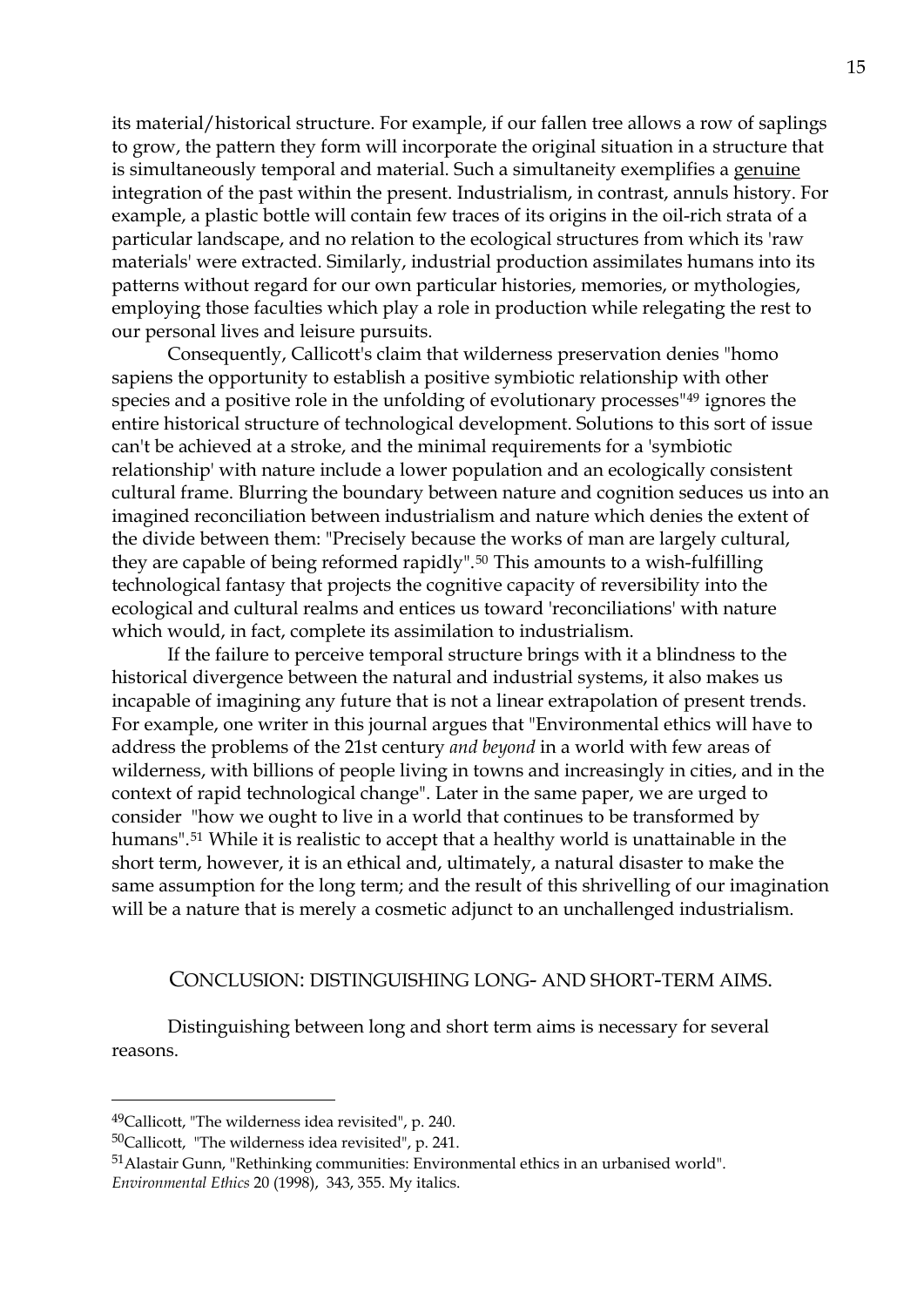Firstly, behaviour is seldom intrinsically 'ethical' or 'unethical', but also derives its ethical status from its cultural, ecological, and temporal contexts. In Toni Morrison's *Beloved*, Sethe kills her child, so freeing her from the suffering of slavery – a morally complex act the ramifications of which reverberate throughout the novel. Death, we believe, is to be avoided; and defending life is right. And so it often is; but reifying such principles, as I suggested above, results in a deeper form of death. Behaviour that is ethical in a healthy world may not be so in a degraded one; and our actions need to embody a wider recognition of their likely consequences and effectiveness. An awareness of temporal structure is therefore necessary ethically as well as epistemologically; and taking refuge on an island of temporal ignorance that absolves us of any environmental responsibility beyond recycling our wine bottles is as lacking in integrity as the political myopia that allows us to ignore our dependence on cheap labour beyond our national boundaries.

 Tim Luke, for example, argues that green consumerism and recycling, "rather than leading to the elimination of massive consumption and material waste, instead revalorises the basic premises of material consumption and material waste", and by "providing the symbolic and substantive means to rationalise resource use and cloak consumption in the appearance of ecological activism . . . [these activities remain] structurally invested in thoroughly consumerist forms of economy and culture".[52](#page-15-0) Simply to refer to such actions as 'ineffective' misses the point: by assuming that they are 'good' whatever their context, we ignore their assimilation to the industrialist system within which they occur, so ultimately reinforcing that system and undermining the challenge to it.

 Similarly, the more efficient use of petroleum is usually promoted within a context that assumes the survival of massively energy-dependent lifestyles into the indefinite future. If this is so, then 'efficient' use of energy becomes a way of perpetuating and legitimating this context, and so ultimately colludes in the assimilation of nature to industrialism. On the other hand, the reduction of petroleum consumption can be part of a longer-term programme of phasing out the capitalist assimilation of nature and developing a form of human life that once again participates in natural processes. Each of these approaches starts with the same steps; but their long-term objectives are entirely different. Economising on petroleum use, therefore, is not an end in itself. It may benefit the survival of the natural world; or it may work against this survival. Which of these outcomes is realised depends on the long-term vision within which our actions take place, not on the intrinsic character of the actions themselves. If our actions are simply assumed to be intrinsically beneficial and to need no further justification, then by default they will be assimilated to the social system that dominates our lives, namely industrialism.

 Secondly, behaviour that is guided only by short term aims has effects which are mystifying and demoralising, since its evident inability to prevent accelerating ecological damage quickly becomes apparent, leading to feelings of powerlessness and acceptance of industrialist 'realities' as somehow inevitable. Restricting ourselves to a short-term frame is psychologically disintegrative, since it domesticates subjectivity and transforms us into agents of industrialism. Recognising that we may not be able to

<span id="page-15-0"></span><sup>52</sup>Tim Luke, "Green consumerism: Ecology and the Ruse of Recycling". In Bennett and Chaloupka, *In the Nature of Things* .